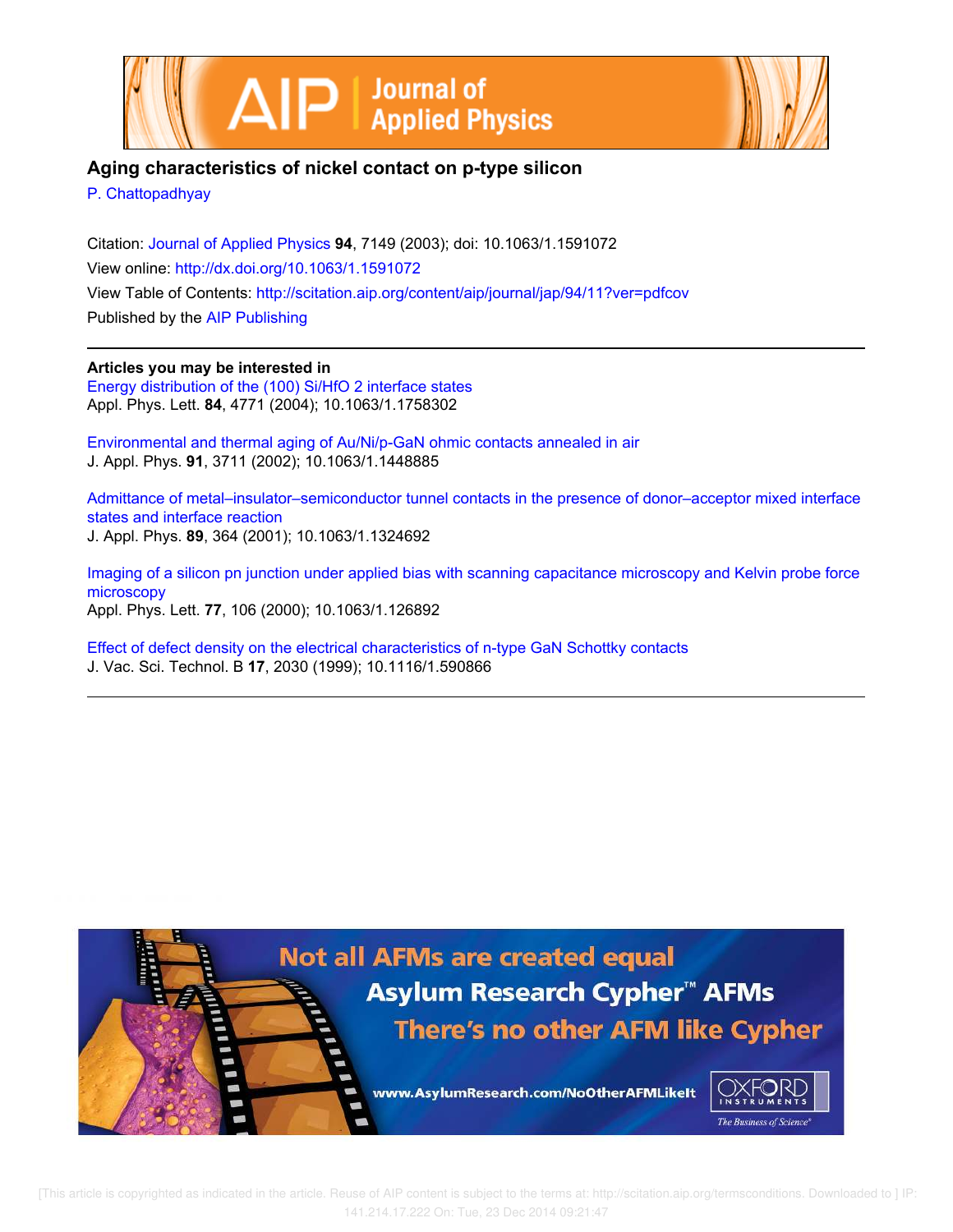# **Aging characteristics of nickel contact on p-type silicon**

P. Chattopadhyay<sup>a)</sup>

*Department of Electronic Science, University of Calcutta, 92, Acharyya Prafulla Chandra Road, Calcutta 700 009, India*

(Received 22 November 2002; accepted 21 May 2003)

The effect of aging on the electrical properties of a Ni–*p*-Si contact was studied by measuring the electrical characteristics at different intervals of time. The current–voltage characteristics measured show a decrease in the current over time for the first few measurements at different aging times followed by an insignificant change for longer aging. The barrier height extracted from  $I-V$ characteristics was found to increase from an initial value to a final higher value after a prolonged period of aging. This is the opposite of those normally exhibited by an aging  $Al-SiO<sub>2</sub>-p-Si$ system  $[H. C. Card, IEEE Trans. Electron Devices **ED-23**, 538 (1976)]. Similar to the case of$ current, the device conductance and capacitance were also found to decrease with the aging time until they become saturated after longer periods of aging. The features of aging are explained by a theoretical model which considers the existence of an interfacial  $SiO<sub>2</sub>$  layer and Si traps in the interfacial region. It is shown that the concentration of silicon traps decays exponentially over time. The interpretation of the aging characteristics of a *Ni*–*p*-Si contact on the basis of exponential decay in the silicon trap concentration is in contrast to an  $Al-SiO<sub>2</sub>-p-Si$  system where the aging behavior was accounted for in terms of the net growth in silicon concentration over time followed by saturation after longer aging. Analyses of the low and high frequency capacitance reveal two types of interface state that have different time constants and density. The time constants of these states were found to be dependent on the aging time via surface potential at the contact. © *2003 American Institute of Physics.* [DOI: 10.1063/1.1591072]

#### **I. INTRODUCTION**

The study of the aging properties of metal– semiconductor contacts is not only important to understanding the durability of such contacts for long term device application but also to realize the intricate interface phenomenon that relates interface states and interfacial contamination. Turner and Rhoderick<sup>1</sup> noticed considerable variation of the barrier height of a gold contact on a chemically prepared surface of silicon with aging. The effect of aging in an  $Al-SiO<sub>2</sub>-Si$  system was systematically examined by Card.<sup>2</sup> In the case of  $p$ -type devices, the barrier height was found to decrease with the aging time until a stable value is reached. The effect of aging in the case of *n*-type devices was found to be opposite. Interface contamination that leads to a reduction of mechanical strength was pointed out by Varma *et al*. <sup>3</sup> while studying gold and silver contacts on clean, oxidized silicon surfaces of silicon. Mottram *et al*. 4 observed aging of gold and copper contacts on silicon and found enhancement of the barrier height in copper contacts. The consistent observations of changing electrical characteristics of aging metal–semiconductor contacts have led to several concerns, such as the migration of charged ions and the possibility of interface reaction between the metal and the adjacent oxide. $5$ 

The role of the oxide is particularly important for devices fabricated on chemically prepared surfaces or devices in which an oxide layer has been deliberately introduced. In the case of an  $Al-SiO<sub>2</sub>-Si$  system, silicon atoms liberated by the reaction of aluminum with an adjacent  $SiO<sub>2</sub>$  layer are the main source of systematic variation of the barrier height with the aging time.<sup>6</sup> Being tetravalent in character, these free silicon atoms act as fourfold electron traps. The trapping of electrons at these free silicon atoms yields negative charge density in the interfacial layer. As a consequence, the barrier height of a metal–semiconductor system tends to decrease, whereas the barrier height increases for *n*-type devices. The experimental data on barrier height reported by Card<sup>2</sup> can be satisfactorily explained on the basis of the above theoretical model. Recently, the model was extended to a metal– insulator–semiconductor (MIS)-tunnel structure in the presence of a mixed interface comprised of acceptors and donors and interface reaction and the electrical characteristics of the device were studied in detail.<sup>7</sup>

Although the salient features of aging in an  $Al-SiO<sub>2</sub>$  $-Si$  system were accounted for in terms of a chemical reaction between Al and the  $SiO_2$  layer,<sup>6</sup> it should, however, be mentioned that the features of aging and its subsequent interpretation may not be same for devices having metal contacts other than aluminum. This is because the reactivity of the  $SiO<sub>2</sub>$  layer with the adjacent metal is different for different metals and, consequently, the composition of the interface (determined by the reaction product) and the rate at which the composition changes would depend upon the choice of metal. There may be other complexities that arise during processing of the device. For example, in the case of vacuum evaporation of metal onto a silicon substrate with a a)Electronic mail: projnan@cubmb.ernet.in  $SiO_2$  surface layer, the highly energetic evaporated metal at-

0021-8979/2003/94(11)/7149/6/\$20.00 7149 © 2003 American Institute of Physics

 [This article is copyrighted as indicated in the article. Reuse of AIP content is subject to the terms at: http://scitation.aip.org/termsconditions. Downloaded to ] IP: 141.214.17.222 On: Tue, 23 Dec 2014 09:21:47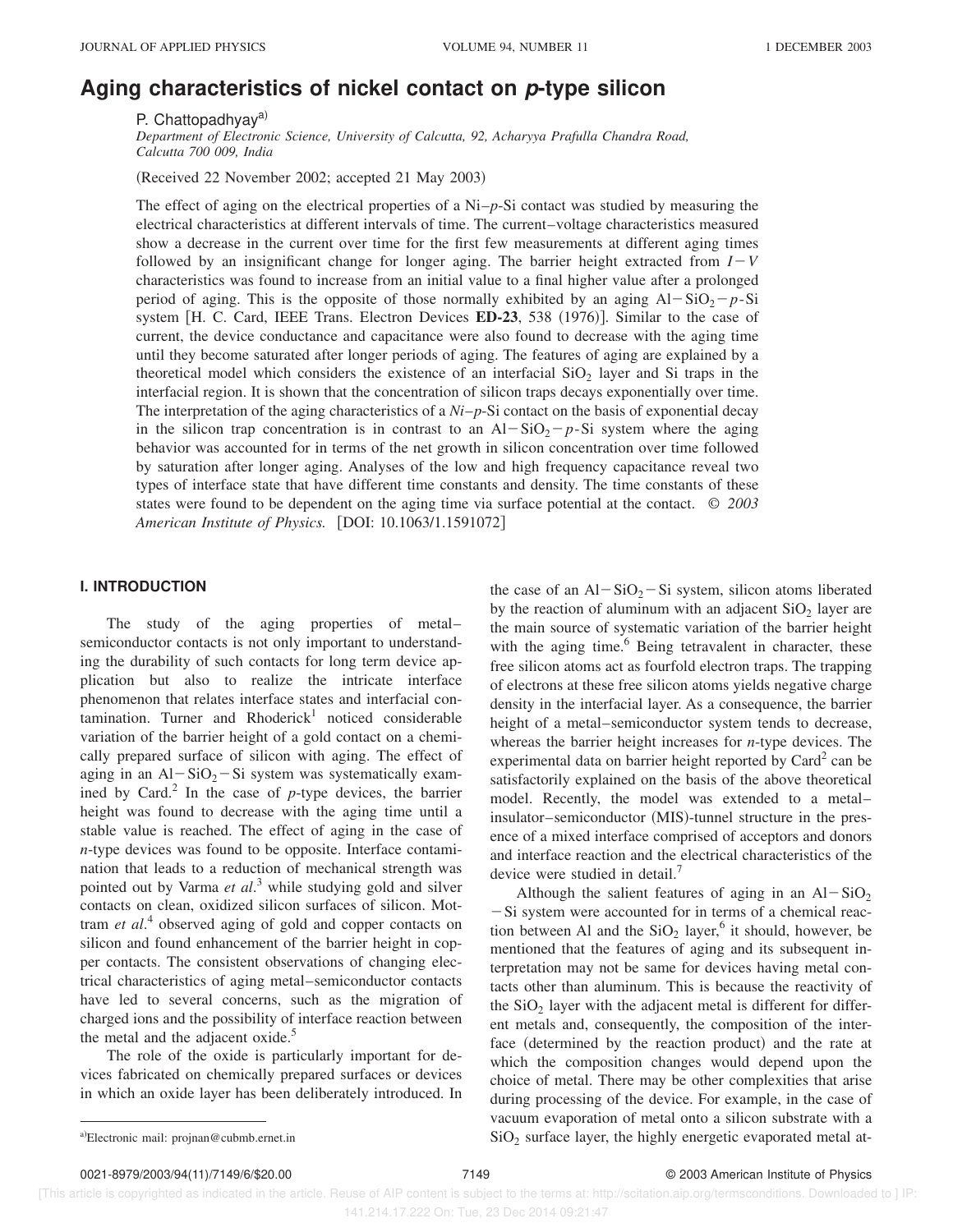oms release Si atoms from the  $SiO<sub>2</sub>$  network by collisions. One cannot possibly rule out further chemical changes when the evaporated atoms strike the  $SiO<sub>2</sub>$  layer at elevated temperature. It therefore follows that there is no unique way by which to describe metal–semiconductor interfaces and their aging processes, instead, these interfaces are specific for specific devices and determined by the choice of metal and processing conditions. Because of this, it is necessary for the characteristic features of aging of metal–semiconductor devices be studied in depth with special emphasis on the contact metal used and its interaction with the interface. In this work, a particular metal–semiconductor device, namely, a Ni–*p*-Si contact, was chosen and its aging characteristics are studied. In Sec. II, fabrication and measurement details are presented. The experimental results for the current, conductance, capacitance, and barrier height are discussed in Sec. III. The features of aging observed are explained by developing a theoretical model in Sec. IV. Finally, the important conclusions arrived at are summarized in Sec. V.

## **II. DEVICE FABRICATION AND ELECTRICAL MEASUREMENTS**

A one side polished *p*-type silicon wafer was cleaned sequentially in distilled water, trichloroethylene, acetone, and methanol in an ultrasonic cleaner. Ohmic contact was established by depositing Al on the unpolished surface of the wafer by means of resistive evaporation at  $10^{-5}$  mbar as pressure and subsequent heating *in situ* at 500 °C. Ni contacts of  $3.14 \times 10^{-2}$  cm<sup>2</sup> are defined on the polished surface of the wafer by evaporation at the same pressure. The dc measurements were made by an HP E3631A triple output dc power supply and a HP 34401A DMM. The ac measurements such as capacitance and conductance were made with the help of an HP 4263B LCR meter and a SRS 830 DSP lock-in amplifier. The latter was used to specifically study the conductance and capacitance behavior at different frequencies. All measurements were made at different time intervals so as to study the aging characteristics of the device.

Measurements of physical quantities such as the saturation current, the barrier height, and the ideality factor of the device were made using the well known current–voltage (*I*  $-V$ ) relation described in the thermionic emission model<sup>8</sup> given by

$$
I = I_s \left[ \exp(qV/nkT) - 1 \right],\tag{1}
$$

where  $I_s$  is the saturation current of the device given by

$$
I_s = A A^* T^2 \exp(-q \phi_{bp}/kT), \qquad (2)
$$

where *A* is the area of the device, *A*\* the Richardson constant, *T* the temperature,  $\phi_{bp}$  the barrier height of the device, and the other terms have their usual meaning. A plot of the logarithmic current as a function of the bias voltage yields the saturation current and the ideality factor (from the intercept and slope, respectively). Measurement of the diffusion potential was made using the capacitance–voltage  $(C-V)$ method from reasonably linear  $1/C^2$  vs *V* characteristics.



FIG. 1. Current–voltage characteristics of a Ni–*p*-Si contact at different aging times.

## **III. FEATURES OF AGING**

## **A. The dc characteristics**

The dc current–voltage characteristics of the Ni–*p*-Si contact were found to be linear over a certain range of bias voltage limited only by the series resistance of the device at higher bias and exhibit the effect of aging. These characteristics are shown in Fig. 1 for measurements made at different aging times. It is apparent from Fig. 1 that the current decreases gradually as the aging time increases. Interestingly, the change in the current with aging is significant only for the first few measurements. For later measurements, the change becomes insignificant. This feature may be more clearly understood once the variation in device current is examined as a function of the aging time *t*. Figure 2 illustrates the nature of the variation of the current (at *V*  $=0.2$  V) and the saturation current as a function of the aging time. In both the cases, the current was found to saturate at the longer aging times. On the other hand, the ideality factor of the device determined from the linear region of the  $I-V$ characteristics seems to be very weakly dependent on the aging time  $(Fig. 3)$ . The change in current with the aging time also indicates a possible change in the value of the barrier height. When the barrier height is calculated from the saturation current density, an initial increase in barrier height with the aging time has been noticed  $(Fig. 4)$ . However, the barrier height stabilizes after longer aging.

#### **B. The ac characteristics**

The effect of aging was also found to be important for the ac characteristics of the device. Figure 5 shows the conductance–frequency characteristics of the device at dif-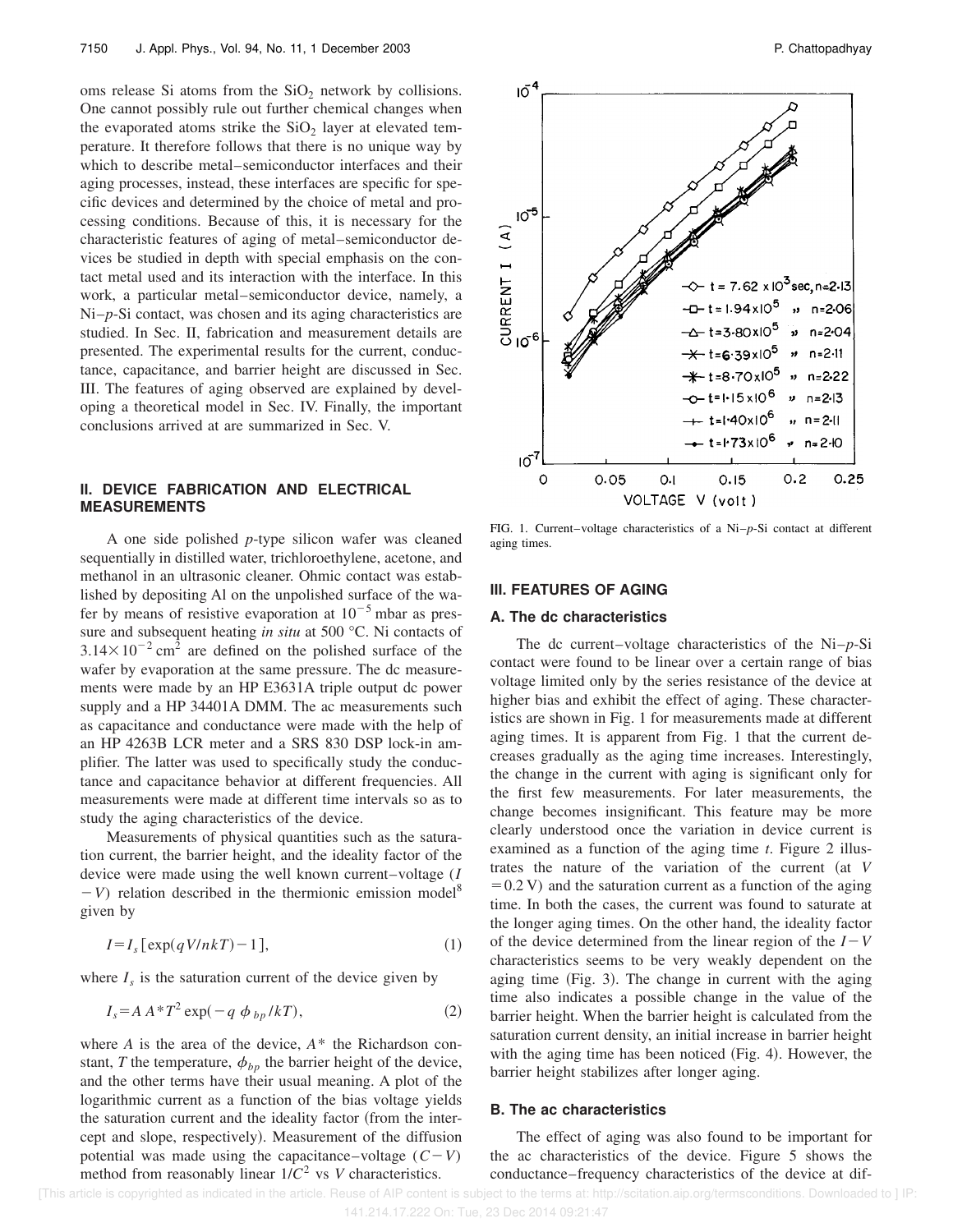

FIG. 2. Variation of current as a function of the aging time in a Ni–*p*-Si contact.

ferent aging times. These characteristics are in general nonlinear and very sensitive to the aging time. At lower frequencies, the conductance decreases with the aging time at a rate that diminishes as the aging process continues. A similar feature was also noticed in the capacitance–frequency plot (Fig. 6). As can be seen in Fig. 6, the nature of the variation shows a decreasing trend in capacitance with the aging time, but at a much more reduced rate for longer aging when the frequency is low.

The voltage behavior of the high frequency capacitance measured at 100 kHz is shown in Fig. 7 for different aging times. Unlike capacitance–frequency characteristics, the capacitance–voltage plots show a variety of features. The characteristics in general exhibit a rapid decrease in the capacitance as the voltage is varied from the forward to the reverse direction. The effect of aging has been found to be more significant in the forward direction. A large increase in forward capacitance leads to excessive nonlinearity in conventional  $1/C^2$  vs *V* characteristics that prevents estimation of the diffusion potential and doping concentration in most cases. Only characteristics corresponding to aging time *t*  $=1.59\times10^{6}$  s (Fig. 8) were found to be reasonably linear



FIG. 4. Variation of the barrier height of a Ni–*p*-Si contact as a function of the aging time.

over a particular range of voltage that allowed estimation of the doping concentration of about  $1.16 \times 10^{15}$  cm<sup>-3</sup> and diffusion potential of nearly 0.667 V.

#### **IV. THEORETICAL MODEL AND INTERPRETATION**

The features of aging in a Ni–*p*-Si system can best be described by assuming an interfacial  $SiO<sub>2</sub>$  layer between the Ni contact and silicon. The changing character of the interface in the present case is somewhat different from in the Al-SiO<sub>2</sub>-Si system, where a chemical reaction between the Al and  $SiO<sub>2</sub>$  layer results in a net increase in silicon concentration until saturation is established at longer aging time. In the latter system a chemical reaction takes place primarily in the forward direction, yielding atomic silicon in the interfacial region. Being a fourfold electron trap, the atomic silicon yields negative charge density in the interfacial layer and thereby reduces the barrier height in the case of *p*-type devices. If such a mechanism is also valid in the present case, one expects a decrease in the barrier with the aging time similar to in the case of the  $Al-SiO<sub>2</sub>-p-Si$  sys-



FIG. 3. Variation of the ideality factor of a Ni–*p*-Si contact with the aging time.



FIG. 5. Conductance–frequency plots of a Ni–*p*-Si contact at different aging times.

 [This article is copyrighted as indicated in the article. Reuse of AIP content is subject to the terms at: http://scitation.aip.org/termsconditions. Downloaded to ] IP: 141.214.17.222 On: Tue, 23 Dec 2014 09:21:47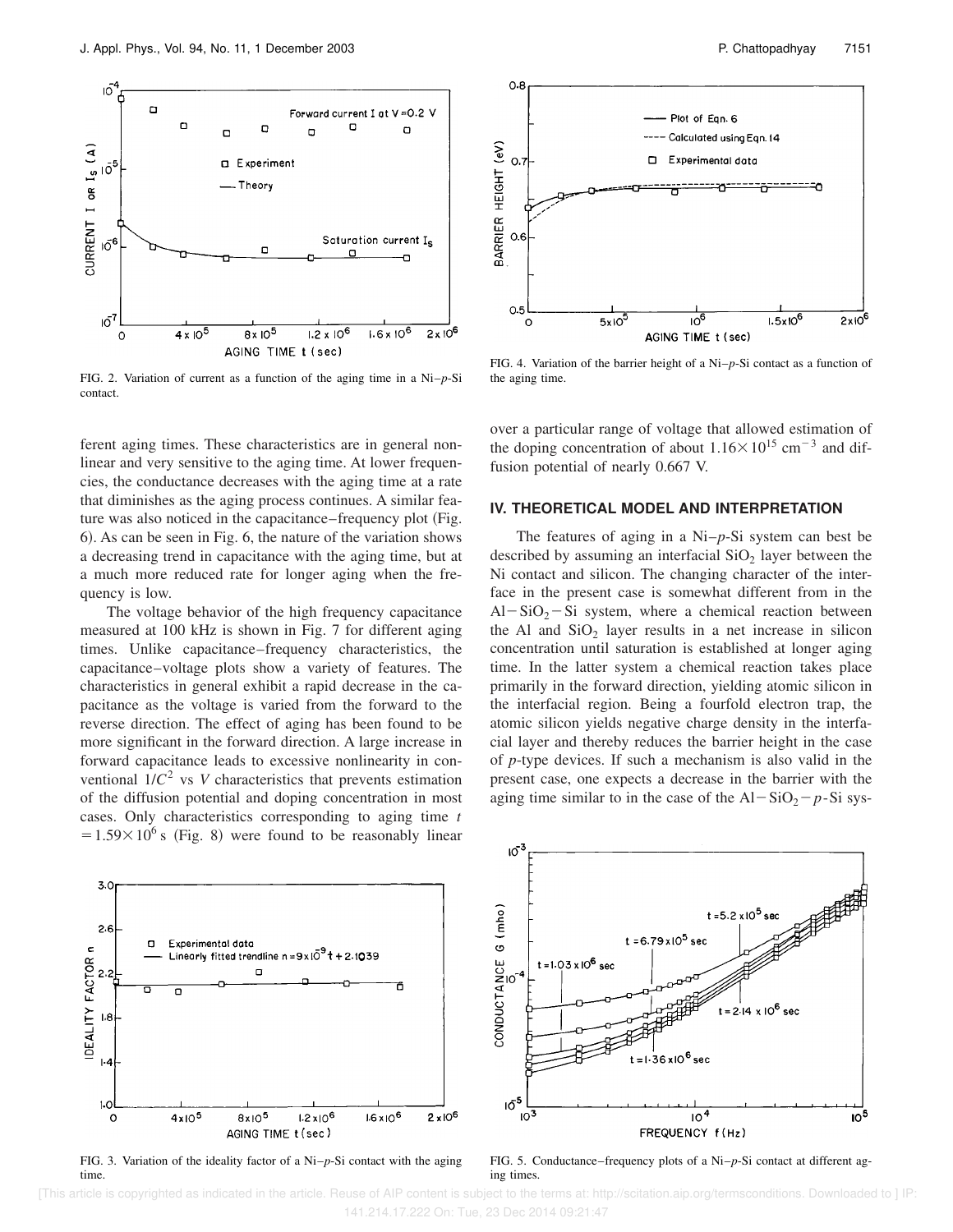ent aging times. [This article is copyrighted as indicated in the article. Reuse of AIP content is subject to the terms at: http://scitation.aip.org/termsconditions. Downloaded to ] IP 141.214.17.222 On: Tue, 23 Dec 2014 09:21:47

5.42 x 10<sup>5</sup> sec

 $8.76 \times 10^{5}$  sec

1.67 x 10<sup>6</sup> sec

10<sup>5</sup>

 $10^7$ 

CAPACITANCE C (F)

IÕ

 $10<sup>3</sup>$ 

 $3.32 \times 10^{4}$  sec

 $1.94 \times 10^5$ sec

FREQUENCY f(Hz) FIG. 6. Capacitance–frequency plots of a Ni–*p*-Si contact at different aging times

 $10<sup>4</sup>$ 

tem. However, the observed nature of variation of the barrier with the aging time is found to be just the opposite  $(Fig. 4)$ . To account for this opposite variation, one might look for an alternative explanation such as, that, due to interfacial reaction, a decrease in the interface state density has occurred. But, this seems to be inconsistent with the observed change in the device's ideality factor. Although the ideality factor is not very sensitive to the aging time, the nature of the variation indeed suggests an increase in the density of states, for which the barrier height is expected to decrease. The above inconsistency has prompted reevaluation of the reaction mechanism in MIS systems, specifically in the  $Ni-SiO<sub>2</sub>$  $-Si$  system. It may be mentioned here that, while depositing metal by means of evaporation, the highly energetic metal atoms may break  $SiO<sub>2</sub>$  bonds locally and produce atomic silicon. Again, deposited Ni atoms may react with the  $SiO<sub>2</sub>$ layer at a much more elevated temperature (the temperature of the evaporated Ni atoms is assumed to be close to the evaporation temperature) and atomic silicon is liberated.

Aging time  $t = 3.51 \times 10^4$ t = 9.81 x 10<sup>4</sup>  $\Box$ CAPACITANCE C(F) x10 t = 5.49x IO<sup>5</sup>  $= 8.78 \times 10^5$  $1.59 \times 10^{6}$ t= 1.92 x 10<sup>6</sup>  $0 - 0 - 0$  $\overline{2.0}$  $-1.0$  $\circ$  $1.C$ 

FIG. 7. Capacitance–voltage characteristics of a Ni–*p*-Si contact at differ-

VOLTAGE V (volt)



FIG. 8.  $1/C^2$  vs *V* characteristics of a Ni–*p*-Si contact at aging time *t*  $= 1.59 \times 10^6$  s.

Thus, the above two processes whether operating collectively or individually yield atomic silicon and can be considered a generation process. At the same time, a reverse reaction that leads to a decrease in the free silicon concentration can be considered to be a recombination process. Assuming the initial free silicon surface concentration at  $t=0$  to be  $N_{\rm Si}(0)$ , one can obtain decay in the concentration of Si atoms due to reconversion of free silicon into  $SiO<sub>2</sub>$ . The rate at which the concentration of silicon atoms changes is

$$
dN_{\rm Si}(t)/dt = -\beta_R N_{\rm Si}(t),\tag{3}
$$

where  $\beta_R$  is the rate constant for the interfacial reaction. The above equation can be integrated as follows:

$$
N_{\rm Si}(t).
$$
  
\n
$$
\int_{N_{\rm Si}(0)} dN_{\rm Si}(t)/N_{\rm Si}(t) = -\beta_R \int_0^t dt,
$$
\n(4)

Upon integration Eq.  $(4)$  yields

$$
N_{\rm Si}(t) = N_{\rm Si}(0) \exp(-\beta_R t). \tag{5}
$$

The barrier height of the device can be evaluated by including the above decay in the free Si concentration described by Eq.  $(5)$  and adopting the procedure discussed in Ref. 6. The mathematical derivation carried in this way resulted in a new expression for barrier height given by

$$
\phi_{bp} = \phi_{bp}(0) - C \exp(-\beta_R t),\tag{6}
$$

where  $C = qN_{Si}(0) \delta C_2/\varepsilon_i$ ,  $C_2 = \varepsilon_i/(\varepsilon_i + q^2 \delta D_{it})$ ,  $D_{it}$  is the interface state density,  $\delta$  the oxide layer thickness,  $\phi_{bp}(0)$  the barrier height at  $t=0$ , and the other terms have their usual meaning. The theoretical barrier height values calculated on the basis of Eq.  $(6)$  are plotted in Fig. 4 for comparison with the experimental values of the barrier height. The values of parameters  $\phi_{bp}(0)$ , *C*, and  $\beta_R$  that satisfactorily explain the experimental values of the barrier height at different aging times were found to be 0.665 and 0.028 eV and  $4.5 \times 10^{-6}$  s<sup>-1</sup>, respectively. It should be men-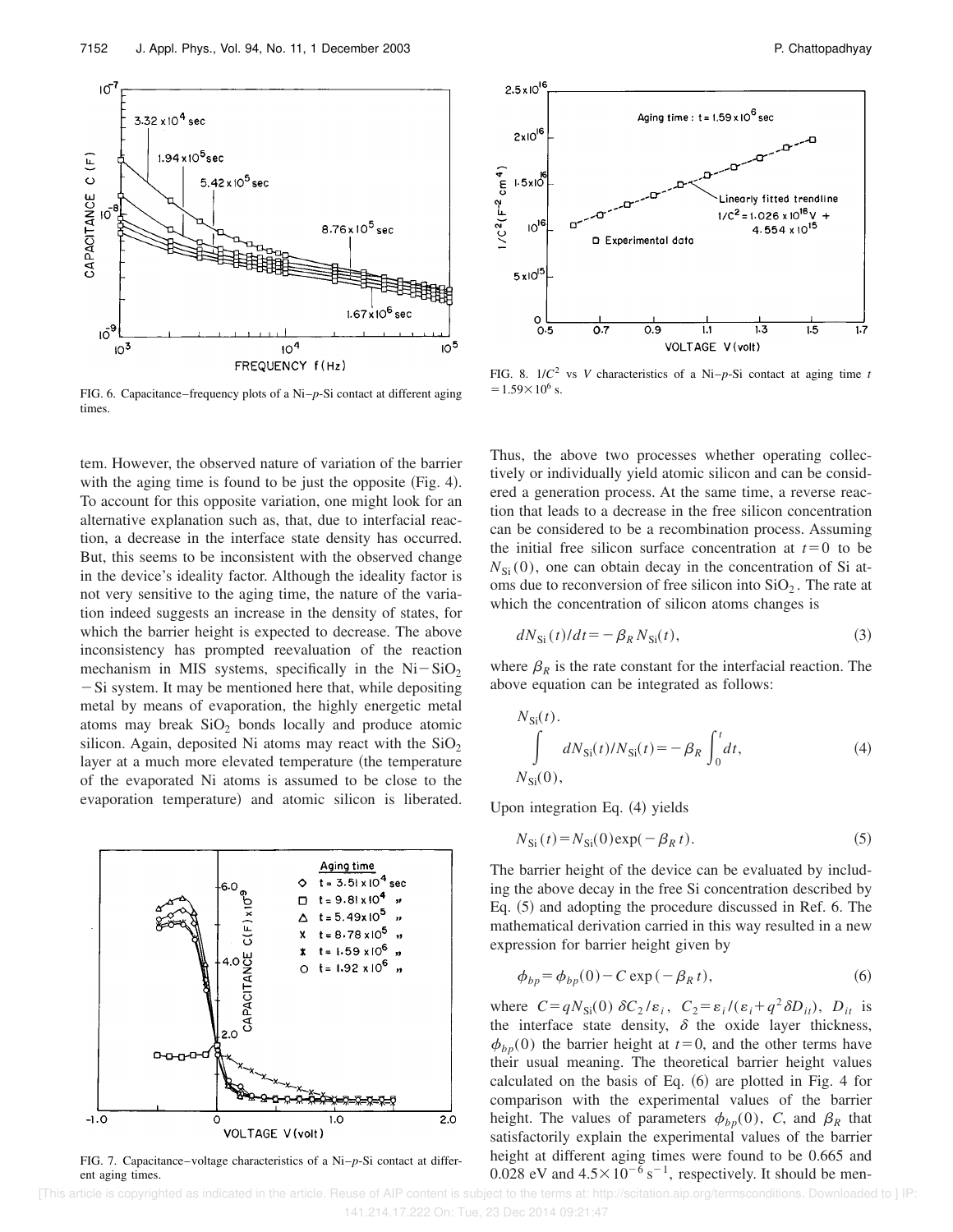

FIG. 9. Variation of low frequency conductance of a Ni–*p*-Si contact with the aging time.

tioned here that the nature of variation of the barrier height in the present case is exactly opposite to that of the  $Al-SiO<sub>2</sub>$ 2*p*-Si system.

The salient features of the conductance–frequency characteristics measured at different aging times can be explained on the basis of modification of the barrier height. For instance, the gradual decrease in value of the conductance with aging signifies a gradual increase in the barrier height. The rate at which the conductance changes is insignificant at longer aging times since the barrier tends to attain a saturation value according to Eq.  $(6)$ . As a typical example, the conductance values (measured at frequency  $f = 1$  kHz) at different aging times were considered to examine to what extent the aging behavior can be explained on the basis of a change in barrier height. It should be mentioned here that the conductance values at the above frequency should resemble the dc conductance values since the interface states at this frequency do not contribute appreciably to the total conductance of the device. The dc conductance *G* can be obtained directly from the  $I - V$  relation [Eq. (1)] given by

$$
G = dl/dV = qI_s/nkT = qI_s \exp(-q \text{V}/nkT)/nkT. \quad (7)
$$

At  $V=0$ , the conductance comes out to be  $qI_s/nkT$ . Thus, zero bias dc conductance can be obtained from known values of *I<sup>s</sup>* and *n*. The conductance values are calculated in two ways. First, the values of  $I_s$  and *n* obtained from the  $I-V$ characteristics at different aging times are used in the calculation. These results are plotted in Fig. 9 (open circles). Second, the experimentally fitted relations for  $I_s$  and  $n$  were used to obtain a theoretical trend. The relation that fits the  $I_s$  values is obtained directly using Eqs.  $(2)$  and  $(6)$ , keeping the values of parameters  $\phi_{bp}(0)$ , *C*, and  $\beta_R$  the same as those used to explain the experimental barrier height data at different aging times  $(i.e., 0.665 \text{ and } 0.028 \text{ eV} \text{ and } 4.5$  $\times 10^{-6}$  s<sup>-1</sup>, respectively). The relation for the remaining parameter, *n*, with the aging time is obtained by fitting the measured data given by  $n=9\times10^{-9}t+2.1039$  (see Fig. 3). The theoretical trend obtained in this way is shown in Fig. 9 (continuous curve). These conductance values can be compared with the ac conductance values measured at 1 kHz in



FIG. 10. Variation of low and high frequency capacitance of a Ni–*p*-Si contact as a function of the aging time. The continuous curves represent theoretical plots generated with the help of Eqs.  $(8)–(14)$ . The interface state densities at frequencies of 1 and 100 kHz are considered to be  $7 \times 10^{12}$  and  $3.9 \times 10^{11}$  cm<sup>-2</sup> eV<sup>-1</sup>, respectively.

same figure. It is seen that the theoretical trend explains the general nature of the variation of device conductance. However, the experimental ac values are somewhat larger than the dc values. The excess conductance may be attributable to carrier transport via parasitic shunt resistance.<sup>9</sup>

The capacitance relation of a metal–semiconductor contact is much more involved in the presence of interface states, an interfacial oxide layer, and an interfacial reaction.<sup>7</sup> However, to identify the salient features of aging, a much simpler approach can be adopted based on the assumptions that the drop in voltage across the interfacial layer is small, the interfacial layer capacitance is much larger than the capacitance of a parallel combination of the depletion layer and interface state capacitance, and the interface state conductance is negligible. These assumptions lead to equivalent capacitance that is described by the sum of the depletion layer and parasitic interface state capacitance. Device capacitance in the same form was postulated by Vasudev *et al*. <sup>10</sup> Subsequently, the conditions under which this assumption is valid were discussed.<sup>11</sup> Based on the above description, the effect of aging on the low and high frequency capacitance of the device was analyzed with special emphasis on the interface capacitance that results from charge and discharge processes at interface states. The experimental values of zero bias capacitance at frequencies of 1 and 100 kHz are in particular analyzed by considering interface state capacitance in parallel to depletion layer capacitance. The capacitance of the device in such cases can be written as

$$
C = C_{sc} + C_{it},\tag{8}
$$

where  $C_{it}$  is the interface state capacitance and  $C_{sc}$  is the depletion layer capacitance, expressed as

$$
C_{it} = qD_{it} \tan^{-1} \omega \tau / \omega \tau,
$$
\n(9)

$$
C_{sc} = (q \varepsilon_s N_A / 2\psi_s)^{1/2},\tag{10}
$$

where  $\tau$  is the interface state time constant given by

$$
\tau = \exp(q \psi_s / kT) / N_a v_{\rm th} \sigma,
$$
\n(11)

[This article is copyrighted as indicated in the article. Reuse of AIP content is subject to the terms at: http://scitation.aip.org/termsconditions. Downloaded to ] IP:

<sup>141.214.17.222</sup> On: Tue, 23 Dec 2014 09:21:47